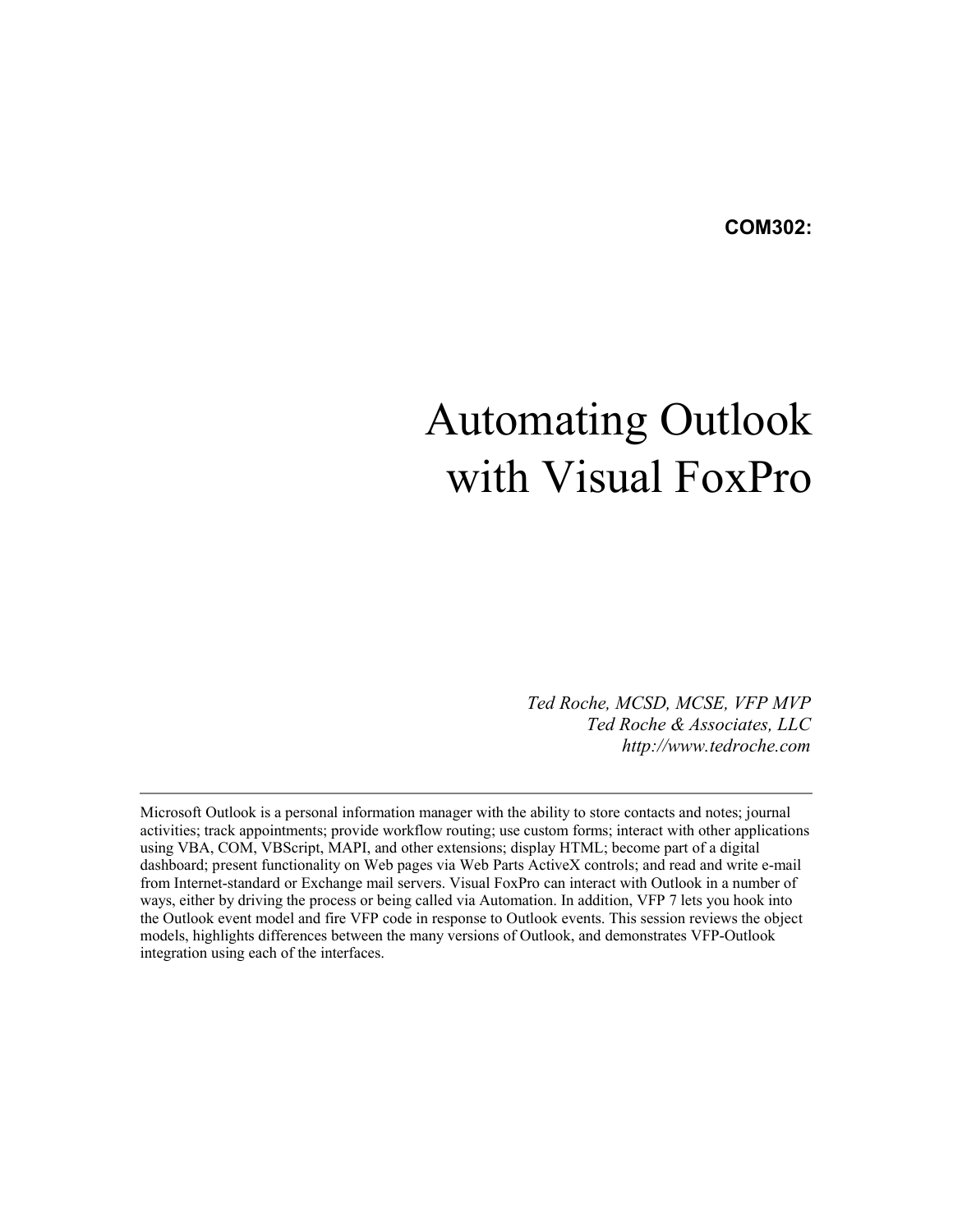# **Introduction**

Outlook is a powerful application. Besides a very interactive interface, it has the ability to work with different backend mail servers, store its data either on that server (Exchange) or in its own local cache. It can fire reminders, track changes to Office documents (journaling), track names, addresses, places, link to interactive maps and compose email and word processing documents. For many offices, Outlook is all they need to manage their business. For many other businesses, Outlook supports the miscellaneous business functions, while dedicated applications handle other aspects of the business, such as accounting, sales, inventory control or manufacturing. In these latter situations, there will often be interest in combining or integrating some of the Outlook functions with other applications.

As a FoxPro developer, either an employee or consultant to the business, you are in a unique position to evaluate the needs of the business and make a professional recommendation on the way to proceed. In this document, we focus on the mechanics of working with Outlook. However, just because you can do something doesn't mean that you should. Carefully consider the needs of the business, both current and future, and consider the alternatives that may be available. If the company needs a Customer Relationship Management (CRM) system, you can cobble one together from scratch, but often an off the shelf solution is available cheaper and sooner. The unique power of Visual FoxPro is to fit into niches where other tools are too weak or too strong, too limited or too comprehensive.



**Figure 1: The Outlook Object Model: The Application contains the Namespace, the NameSpace contains the Folders, the Folders contain the Items, the Items contain the properties, attachments and recipients. (from the Microsoft Outlook 2000 Help File)**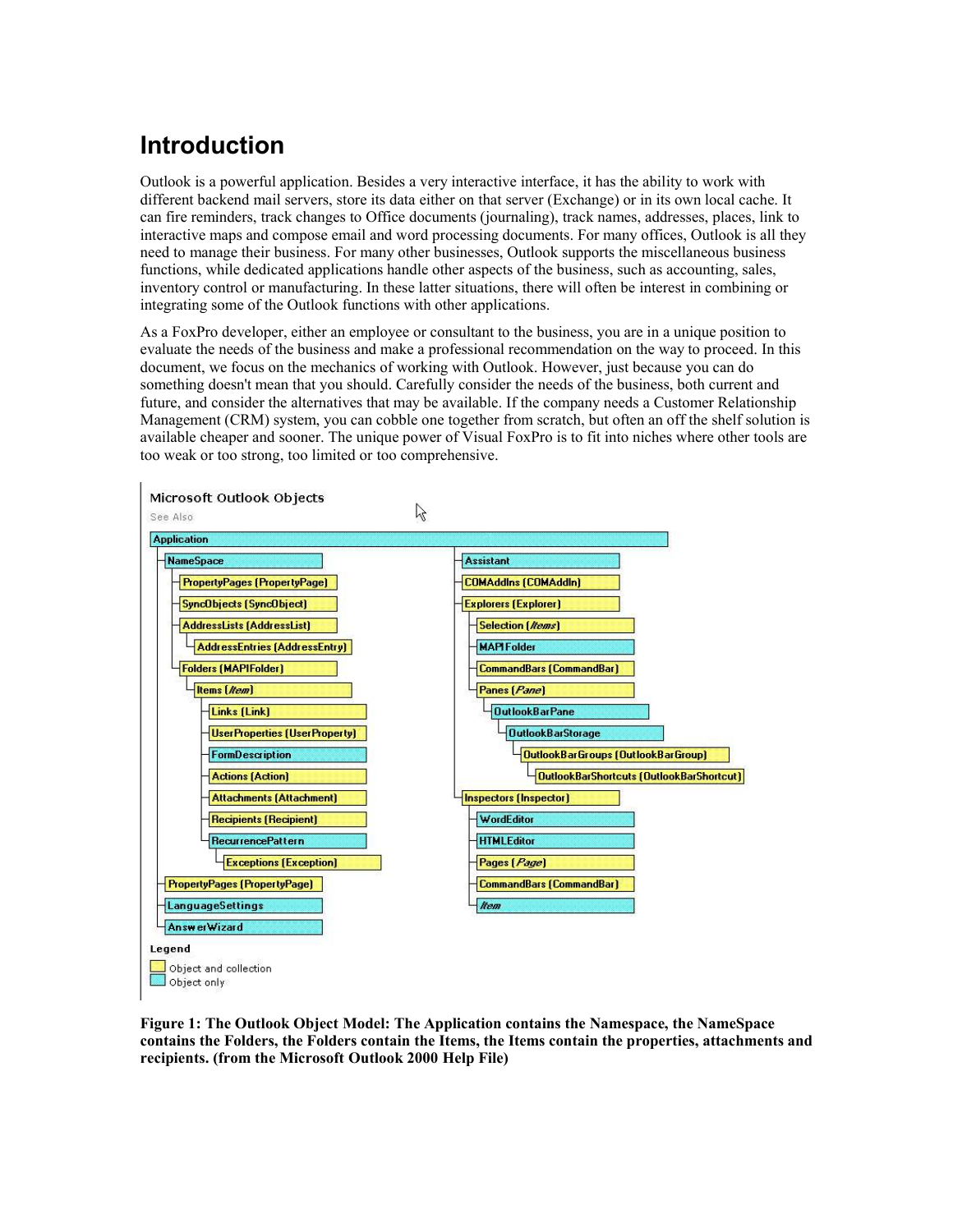#### **Exploring the Outlook Automation Model**

Documentation on working with Outlook using VBA and VBScript is available directly from within the Outlook Help file. Depending on your version of the product, you'll find the help under topics such as "Advanced Customization." The Outlook Object Model (see Figure 1) is helpful to understand the relationship between the components of Outlook.

# **Basic Automation**

The simplest of Automation can happen in less than a dozen lines of code, the standard "how to send an email." See Listing 1 for the sample code.

```
*====================================================================
* Program: AUTOLOOK.PRG
* Purpose: Automate Outlook
* Author: Ted Roche
* Copyright: (c) 2002 
* Last revision: 07/22/02
*====================================================================
#INCLUDE "MSOutl9.H"
LOCAL loOutlook as Outlook.Application, ;
       loNameSpace as Outlook.NameSpace, ;
       loFolder as Outlook.MAPIFolder, ;
       loMailItem as Outlook.MailItem
loOutlook = CREATEOBJECT("Outlook.Application")
loNamespace = loOutlook.GetNamespace("MAPI")
loFolder= loNamespace.GetDefaultFolder(olFolderInbox)
loMailItem = loFolder.Items.Add(olMailItem)
WITH loMailItem
   .To = "ProFox@Leafe.Com"
   .Attachments.Add(HOME()+"Fox.bmp")
   .Display()
ENDWITH
```
#### **Listing 1: Sending a simple email can be done in a dozen lines of code**

Reviewing the code in Listing 1 can cover a lot of the basics of Automation.

The INCLUDE pre-processor command allows the programmer to substitute easily readable pre-defined constants for obscure numeric values. The header file can be created automatically in VFP 7 or later using the Object Browser, or with earlier versions using a third-party tool such as Rick Strahl's GetConstants.exe utility (http://www.west-wind.com/Webtools.asp).

The LOCAL command sets the scope of all the variables, avoiding contention with variables of the same name declared elsewhere, and also declares their type for use by IntelliSense. IntelliSense is enormously helpful in speeding typing, avoiding spelling errors, and prompting you for correct method and property names.

The next four lines create a hierarchy of objects: first, an instance of the Outlook application, then declaring the proper namespace (so that MAPI commands are properly recognized), then pointing to a default folder, and finally, adding a new item (or type olMailItem) to that folder. We have now created a new email item.

Finally, properties are set and the email can be displayed by calling the Display() method or sent with the Send() method.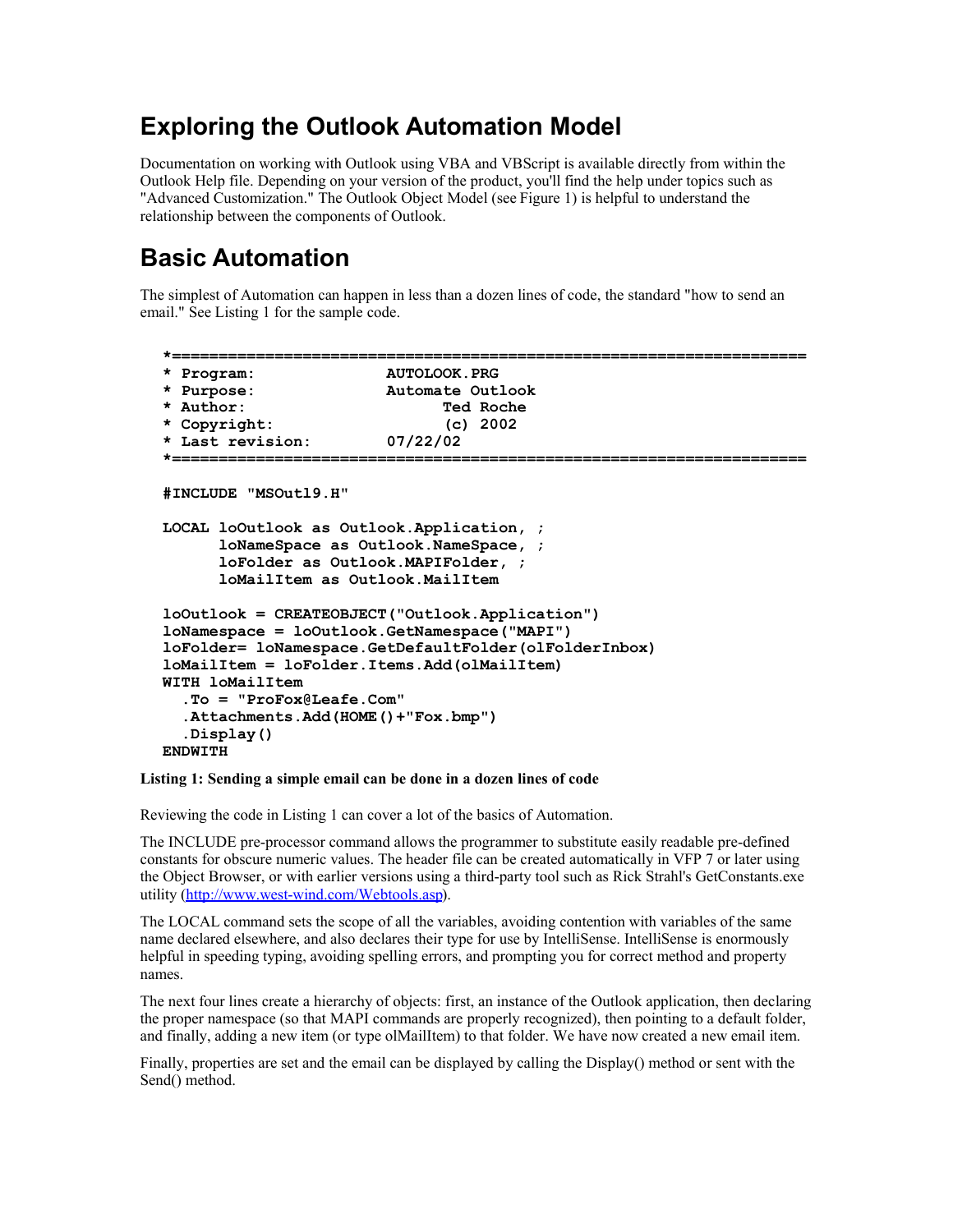### **Which Outlook is which?**

Writing generic Outlook code is challenging when there are so many versions of Outlook available.

- Outlook Express is not Outlook it is an entirely different program, originally named Internet Mail and News, built by a different team within Microsoft.
- Outlook 97 and 2000 came in two varieties the Internet Mail or Corporate Workgroup ("C/W") varieties. Despite their names, either works with Internet Mail. However, MAPI and Extended MAPI interfaces only work with the C/W version.
- In Outlook XP, the Internet and Corporate versions are combined, with the loss of some nice features from each, but with the gain of a single set of objects to code against.

When you and your employer or client decide to create an application that uses Outlook, you'll need to ensure that you can identify the targeted versions, and make appropriate plans to support different versions or upgrades.

# **Microsoft's Security Patches**

In response to the ILOVEYOU email worm and numerous other scripting exploits, Microsoft issued a series of Security Update Patches that restricted the types of attachment extensions that Outlook will allow, and restricted access to the Outlook address book and the ability to send email using Automation. The security patches were integrated into Outlook 2000 in Service Pack 2 and are built into Outlook XP.

Because of the ease of sending mail using the Outlook Object model, evil script kiddies developed a series of harassing scripts to ransack a users Outlook Address Book and spawn email worms that cost businesses thousands of dollars to clean up. (Maybe "billions" – seehttp://news.com.com/2100-1001-

240112.html?legacy=cnet) . Worms like Melissa and ILOVEYOU are a pain for all of us, so Microsoft solved the problem with a series of security patches for older systems and by integrating in new security measures for the newer systems. Here are a few scenarios when the security patches are likely to trip you up.

When attempting to send mail on a patched system, you'll see a dialog like Figure 2. There is a five second delay before the "Yes" button is enabled on the dialog.

|  | <b>Microsoft Outlook</b>                                                                          |  |  |
|--|---------------------------------------------------------------------------------------------------|--|--|
|  | A program is trying to automatically send e-mail on your<br>behalf.<br>Do you want to allow this? |  |  |
|  | If this is unexpected, it may be a virus and you should<br>choose "No".                           |  |  |
|  |                                                                                                   |  |  |
|  | Help<br>Yes<br>No                                                                                 |  |  |

**Figure 2: There is a 5-second delay before the "Yes" button enables, thanks to this security patch.**

Whenever you attempt to access the Address Book (with code like (**MailItem.Recipients.Item (1). Resolve()**), a dialog box (see Figure 3) will appear to let the user know that an application is manipulating their email addresses. This time, instead of a 5-second pause, the dialog allows a single access (by not selecting the checkbox) or a timed access of 1, 2, 5 or 10 minutes between dialogs.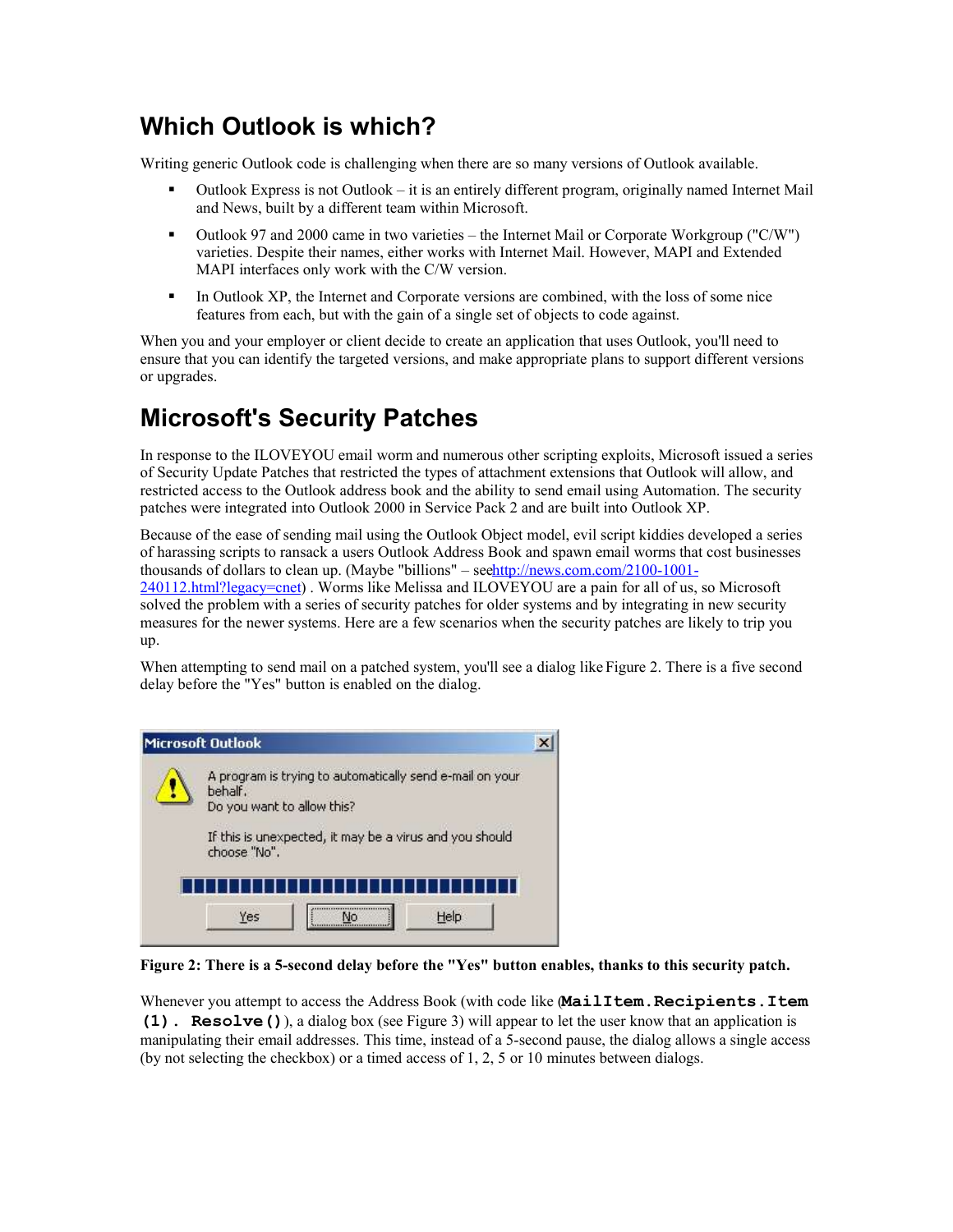| <b>Microsoft Outlook</b> |                                                                                                          |                         |  |
|--------------------------|----------------------------------------------------------------------------------------------------------|-------------------------|--|
|                          | A program is trying to access e-mail addresses you have<br>stored in Outlook. Do you want to allow this? |                         |  |
|                          | If this is unexpected, it may be a virus and you should<br>choose "No".                                  |                         |  |
|                          | $\overline{\triangledown}$ Allow access for                                                              | 5 minutes               |  |
|                          | Yes                                                                                                      | 1 minute<br>2 minutes   |  |
|                          |                                                                                                          | 5 minutes<br>10 minutes |  |

**Figure 3: The clock's running for how long you access the Address Book**

### **Working with the Outlook Security Patches**

Developers will have to choose the option that makes the most sense for them in working around the security patches.

- $\triangleright$  A dangerous course would be to consider locking down development at the Office 2000 SR-1 version, and not installing any further patches. That leaves the installation open to future exploits, and is almost sure to fail when someone runs Windows Update or purchases a new machine.
- $\triangleright$  Nearly as dangerous would be to ship your application as is, instructing the clients to click the warning dialogs when they appear. Getting the users in the habit of clicking virus-warning dialogs is a *really* bad idea, and will surely lead to spreading of worms and viruses.
- $\triangleright$  Installations that use both Outlook and Exchange have some options at the Exchange administrator level to tone down the warnings, or register certain applications as safe. Details are in the Microsoft Knowledgebase. See the links at the end of this paper.
- $\triangleright$  Outlook Redemption is a third-party COM object that can easily be added to your Automation code. It simulates much of the existing Automation interface, but uses Extended MAPI to manipulate the underlying objects, rather than using the Automation interface. Because scripting languages cannot access Extended MAPI, nor can they use the Redemption COM object, there is no danger of security compromise with this solution. In addition, the Redemption MAPIUtils provides some features missing from the Automation interface. This is a commercial product, with a reasonable price for it's remarkable features. See the References section below for more information.
- $\triangleright$  The Express ClickYes program is a different technique to solve the problem. It is a small resident program that can be turned on and off via some Windows API calls. When enabled, it will spot the dialog and click the "Yes" button, even before the dialog becomes visible. The price is right – it's free. See the contact information in the Reference section below.

# **Outlook Collection and FOR EACH Issues**

Nearly every group of objects you try to access in Outlook is represented by a collection. A collection can be thought of as an array of pointers to individual objects, but that metaphor is not exactly true, and where it breaks down can actually cause a FoxPro programmer grief. An OLE collection is actually a *property* of an object that fires an *access method* when it is called. That access method returns a collection of objects. Since the access method is fired each time the property is accessed, a potentially different collection can be returned each time. The solution to this is to access the collection only once, and preserve the object pointer to that collection to use for future use.

#### **\* The Right Way to access a collection:**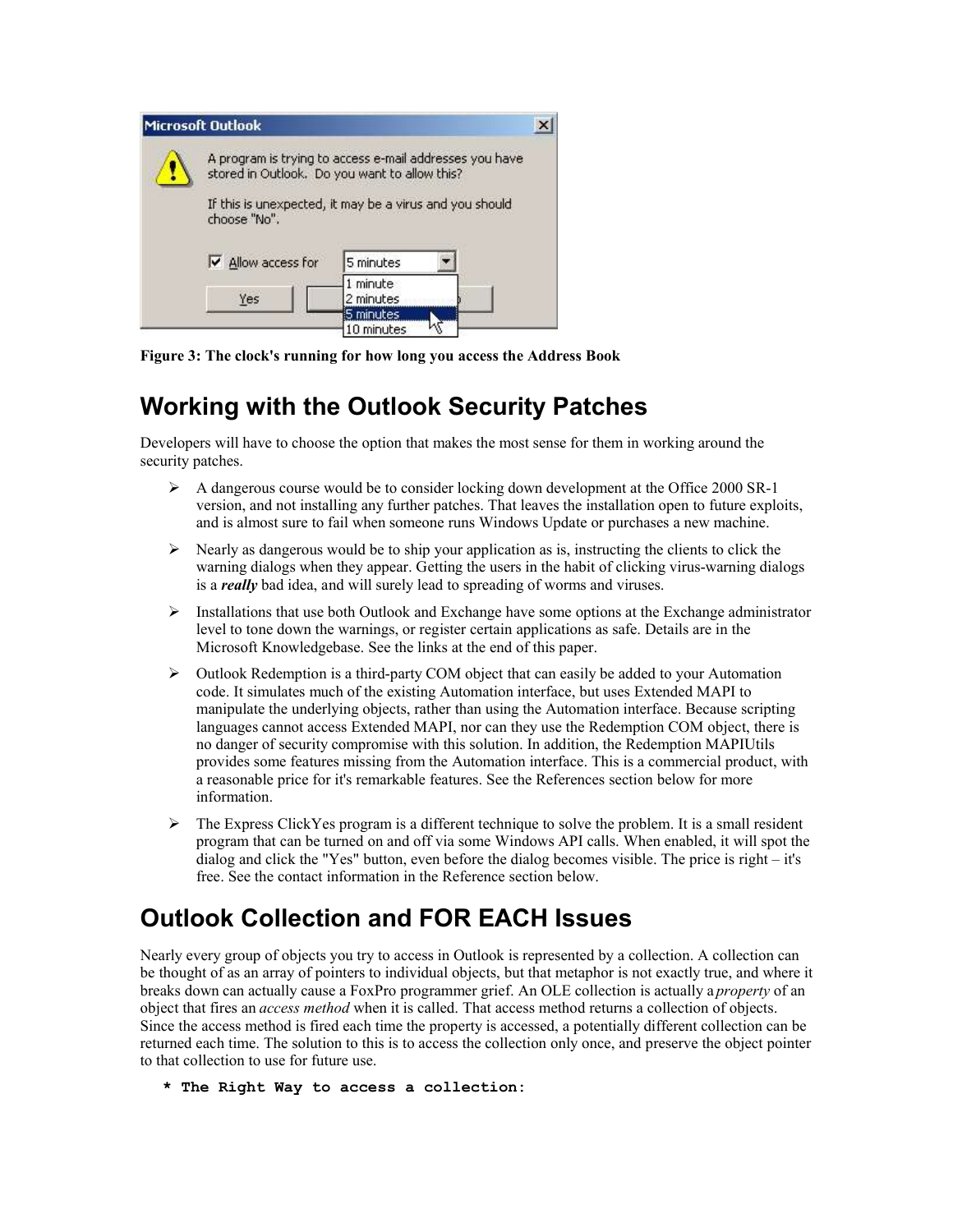```
loItems = ;
   loOutlook.NameSpace("MAPI").GetDefaultFolder(olFolderInbox).Items
FOR m.i = 1 to loItems.Count
   loMailItem = loItems(m.i)
    * Process item…
NEXT
* The Wrong Way to access collection:
FOR m.i = 1 to ;
   loOutlook.NameSpace("MAPI"). ;
   GetDefaultFolder(olFolderInbox).Items.Count
   loMailItem = ;
     loOutlook.NameSpace("MAPI"). ;
       GetDefaultFolder(olFolderInbox).Items(m.i)
    * Process item…
NEXT
```
**Listing 2: Correct and incorrect ways to manipulate a collection in Outlook**

In Visual FoxPro 5, 6 and 7, there have been issues with using the FOR EACH clause when iterating through a COM collection object. In some circumstances, an object reference is not being properly incremented or decremented, and instability (crashes) result. My advice is to replace code such as this:

```
FOR EACH loMailItem in loMailItems
    …* Do your processing here…
NEXT
```
with:

```
FOR m.i = 1 to loMailItems.Count
   loMailItem = loMailItems(m.i)
   … * Do your processing here…
NEXT
```
# **Four Models of Automation**

There are three modes of interacting with Outlook: VFP can drive Automation of Outlook, Outlook can drive the Automation, invoking a VFP component, or the two applications can be bound via Event Binding. In the next sections, we'll look at each of these and evaluate the situations in which each is appropriate.

#### *VFP Driving*

The nice thing about VFP driving the operation is that we, as FoxPro developers, are in charge. Alan Cooper described this technique in his book *The Inmates Are Running The Asylum*. The problem with this technique is similar to the paradigm shift of moving from a procedural coding model to an event-driven one. In most cases, when developing an interactive application involving Outlook, *we're not in charge; the users are.*

The advantages of using VFP to drive the operation are that we are working in a familiar, rich and powerful development environment, are able to exercise fine control programmatically and in error-handling, and have the blazing speed of Visual FoxPro. For tasks that involve behind-the-scenes programming, or launching an Outlook form and then letting it go, driving from VFP is the right solution.

See the example above in "Basic Automation" for a good example of VFP driving the process.

#### *Outlook Driving*

When Outlook is driving the operation, the client is typically working in the full Outlook environment, and launches a form, clicks a button, or invokes a macro that causes VFP code or data to be invoked. Outlook is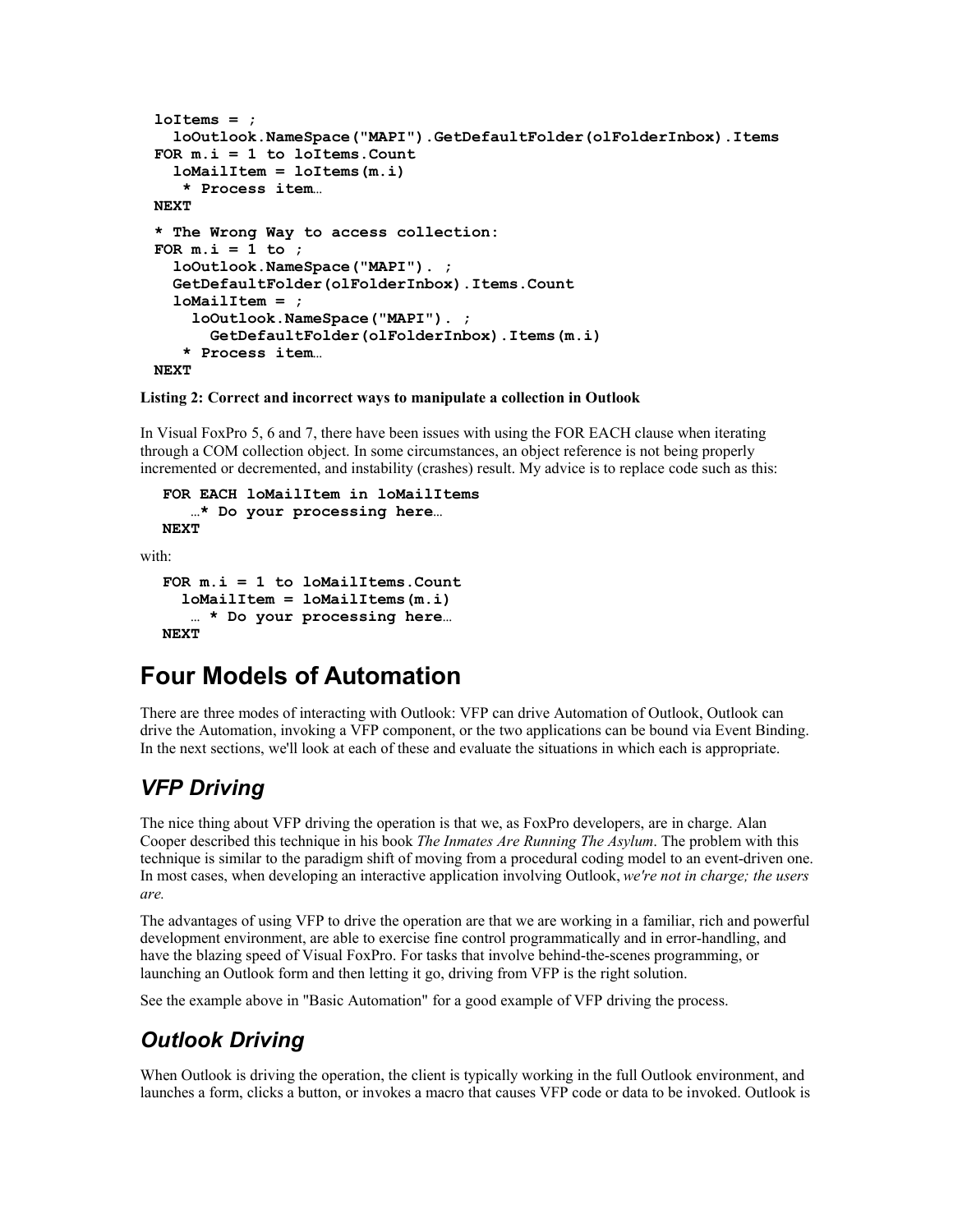a somewhat constrictive development environment, if you are coming from a full-fledged development tool, but there is a lot that can be done with it.

Outlook has a built-in Forms Designer. Forms are one-off items, with no base classes or inheritance. Outlook forms can contain some basic controls (buttons, textboxes, editboxes) Outlook forms can have VBScript code associated with them. There is a Scripting debugger available from http://www.microsoft.scripting, the home page for a lot of resources and downloads on all things VBScript.

Outlook does not have a macro recorder, like many of the other Office programs. There is, however, a VBA Editor and development environment. Outlook has the curious design of allowing only one VBA project to be created and associated with a given instance of Outlook, so if your client already has such a project, you will need to try to merge the code snippets to get two projects to run at once.

There are many ways for Outlook to drive the process of Automation, and there are a number of fine books on the subject of creating Outlook applications with Outlook as the focus and center of the development model. I strongly encourage you to pick up one or more of these, as they speed the process of development immensely.

The example I'll provide here is using a custom Outlook form with attached VBScript code to invoke a VFP DLL and record what was sent in the message.

- 1. Create a new Outlook Form with Tools | Forms | Create a Form
- 2. Add your custom controls and fields to it. In the example, I create a Message ID field to track the message
- 3. Add VBScript to the Form by selecting Form | View code from the Form Designer.
- 4. Save the form to disk (it has an OFT extension, for Outlook Form Template?) or to the Personal or Organizational Form Library. The form must be in a library to avoid the "This form has macros – enable?" safety message on startup.
- 5. Create the form out of your VFP application by launching it with **loOutlook.CreateItemFromTemplate(<full path to template>)**, if creating it from a file-based object, or **loFolder.Item.Add()** passing it the Outlook form name, typically something like "IPM.Note.YourForm" – the name you assign it when you save it to a library.

Typical code that you'll create will be able to manipulate the object that you are working with (Item is the equivalent of THIS) and the environment, through Item.Application. In the example in Listing 3, I invoke a FoxPro DLL, concatenate some strings and a custom item on the form, and send the entire thing to the DLL. The DLL is a simple demonstration of technology that just logs the message to disk. It does bring up one good point though, in that the log file can be a little hard to find. On my machine, it's located in C:\Program Files\Common Files\System\Mapi\1033\NT, so make sure you set the default directory of your DLL (perhaps by reading a setting from the registry) before you make any assumptions about your path.

```
Option Explicit
Function Item_Send()
   ' **************************************************************
   ' VBScript Item_Send
   ' Written by: Ted Roche, MCSD, MCSE, http://www.tedroche.com
   ' Copyright 2002 by Ted Roche
   ' Purpose: Invoke a VFP DLL to journal sent mail and attachments
   ' Date: February 2, 2002 (02/02/2002)
   ' Version: 1.2
   ' Modifications:
   ' **************************************************************
   dim VFPDLL, cMessage, lReturn, nRetVal, cMessageID
   cMessage = ""
   ' **************************************************************
```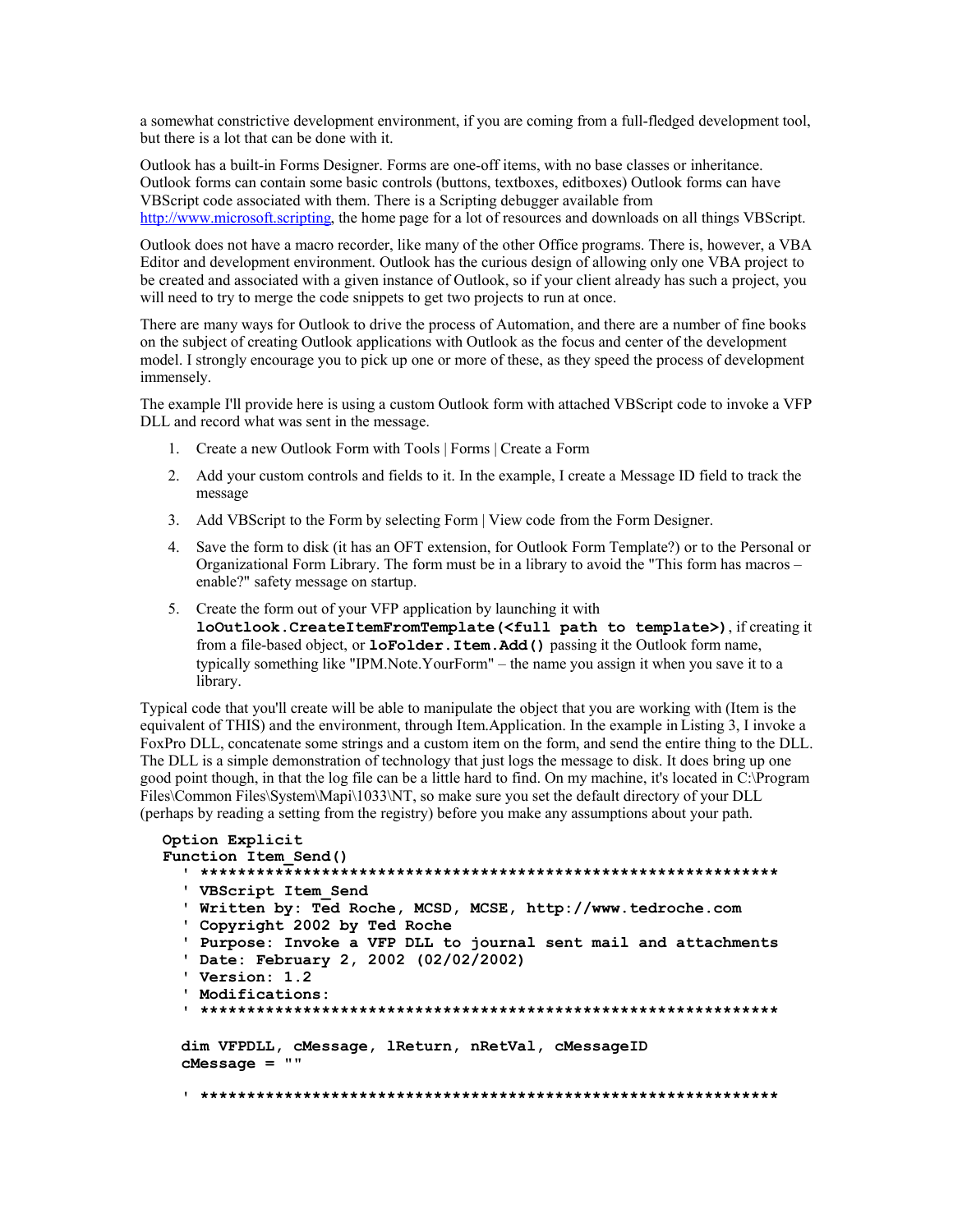```
 ' Create the message string by adding fields
   ' **************************************************************
   cMessage = cMessage & "To: " & Item.To & CHR(13)
   cMessage = cMessage & "CC: " & Item.CC & CHR(13)
   cMessage = cMessage & "BCC: " & Item.BCC & CHR(13)
   cMessage = cMessage & "Subj: " & Item.Subject & CHR(13)
   cMessage = cMessage & "Sent: " & Now & CHR(13)
   cMessage = cMessage & "Body: " & Item.Body & CHR(13)
   ' **************************************************************
   ' Get the Message ID from the custom form
   ' **************************************************************
   ' The MessageID is a custom field on the form. It's set by FoxPro
   ' code when the form is invoked.
  cMessageID = Item.UserProperties("MessageID").Value
   ' **************************************************************
   ' Invoke the VFP Object
   ' **************************************************************
   ON ERROR Resume Next
   set VFPDLL = CreateObject("VFPDemo.LogMail")
   ' **************************************************************
   ' Journal the message
   ' **************************************************************
   IF Err.Number = 0 THEN ' No error
     lReturn = VFPDLL.mUpdate(cMessageID, Item.Subject, cMessage)
  END IF ' Err.Number = 0
  SET VFPDLL = Nothing
   ' **************************************************************
   ' Display an error if appropriate
   ' **************************************************************
  IF Err.Number > 0 THEN
    DIM cErrMessage, cErrTitle
     cErrMessage = "An error occurred journalling this entry. "
     cErrMessage = cErrMessage & "The message will be sent, but no
journal entry was made. "
     cErrMessage = cErrMessage & "Contact technical support to report
this problem. "
     cErrMessage = cErrMessage & "Error # " & CStr(Err.Number) & ": " 
     cErrMessage = cErrMessage & Err.Description & " " & Err.Source 
     cErrTitle = "Journalling error"
     nRetVal = MsgBox(cErrMessage , vbOKOnly + vbCritical +
vbDefaultButton1, cErrTitle)
  END IF ' Err.Number > 0
End Function
```
**Listing 3: VBScript code to invoke a VFP DLL upon sending a message**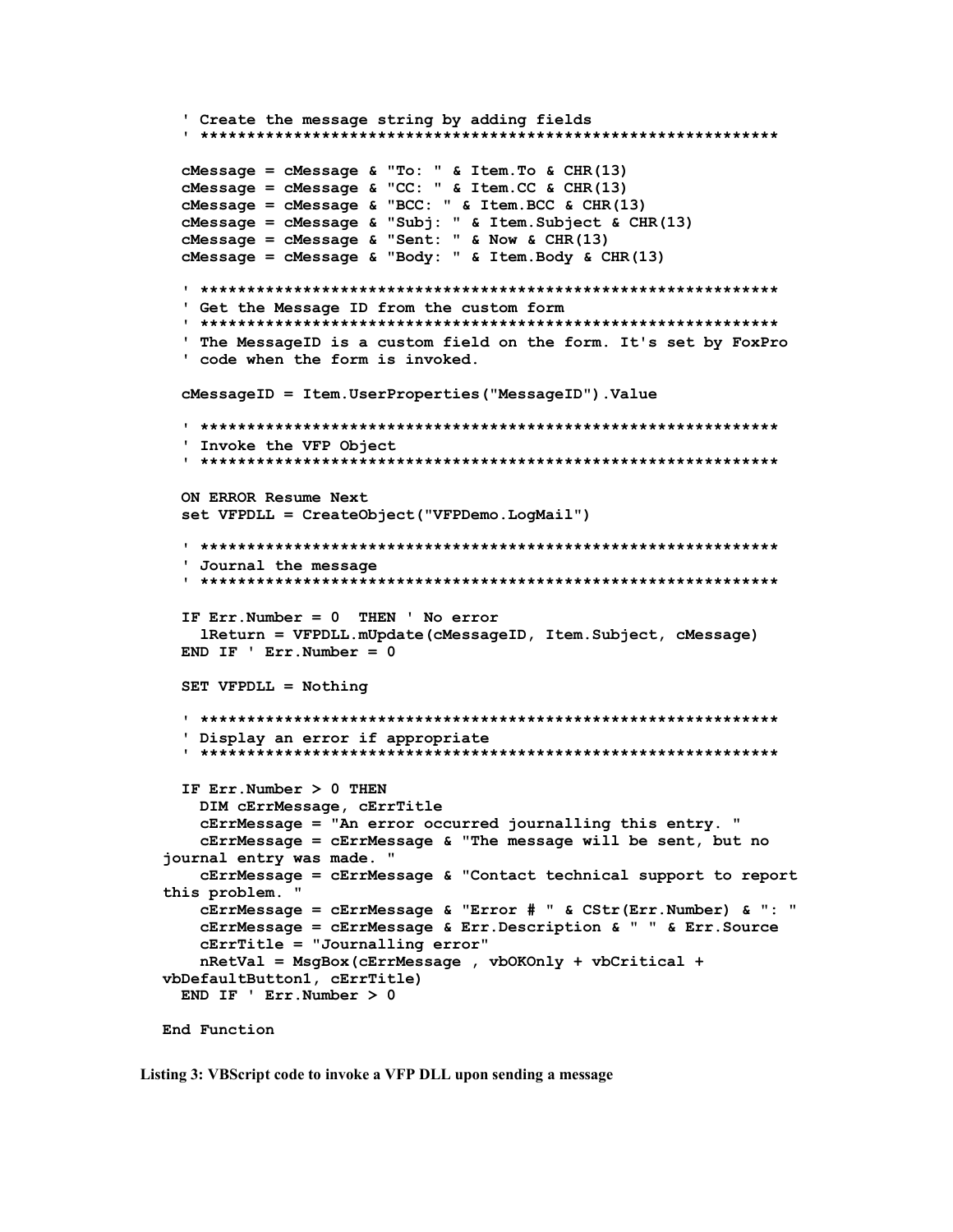#### *Drag and Drop*

Supporting drag and drop from Outlook into VFP can be surprisingly easy. OLE Drag and Drop from Outlook only supports a text object, and that object can't give you enough information to actually uniquely identify the item (or items) that are dragged from Outlook. The text will depend on the order of columns in the user's Outlook view, but is usually tab-separated text of "From","Subject","Date" and separate lines of tab-separated text for each message.

The trick is to ignore the dragged object altogether, and query Outlook directly. An entire example is included on the conference CD (DropMail.\*), but the key is to use the ActiveExplorer property. Explorers and Inspectors in Outlook are the equivalent of Explorer interfaces and forms in VFP. You can access these to determine what information is displayed to the user and react appropriately. In the case of drag-anddropping, the files most recently selected by the user to initiate the action are selected in the currently active Explorer. All that is needed to retrieve a handle to those objects is the following code snippet:

```
loOutlook = CREATEOBJECT("Outlook.Application")
loSelection = loOutlook.ActiveExplorer.Selection
```
#### *Event Binding*

Event Binding is a new feature of Visual FoxPro 7.0. Event binding allows developers to register their programs as recipients of event messages for other applications, binding an instance of their event handler to specific events in another application, and causing code to run when those events occur.

See the EventBound code for a simple demonstration of events in Outlook directly firing code in Visual FoxPro.

### **And clean up your room!**

Email data is not pretty data. You've all received emails where a message was embedded into another and another… or the one that includes all the CCs of the message and a one-line joke. Email is like that. If you are sorting out email addresses or processing through directories, you have to anticipate that the data you'll run into will be dirty, at least, and quite likely not what you expect. Email addresses will have every mixture of cases, people will regularly change their address, and you will find object in email folders that will surprise you. Here are a couple of things to look out for:

- 1. Messages added to a folder while you're processing
- 2. Incorrect data types for objects in the collection
- 3. Bogus email addresses

A routine for checking email addresses to ensure they follow some basic rules is included in the conference notes, as EmailCheck.PRG, courtesy of Wayne Willingham.

### **LookOut!**

As you've seen in this brief tour of Outlook, there are a lot of ways that Outlook and Visual FoxPro can interact. The key to finding the optimal way to work with Outlook is to examine the problem your employer or client needs to solve, and working through the architecture that's right for them. Use a VFP-Driven approach when you want to process through material in the background, or when you just want to launch a form and let it go. Use the Outlook-driven or event-bound technique to let the operators initiate the program code based on their actions. Use a drag-and-drop technique for more graphical and interactive portions of the application. Think carefully about security, and evaluate the appropriateness of your solution based on the risks to your client.

#### **About the Author**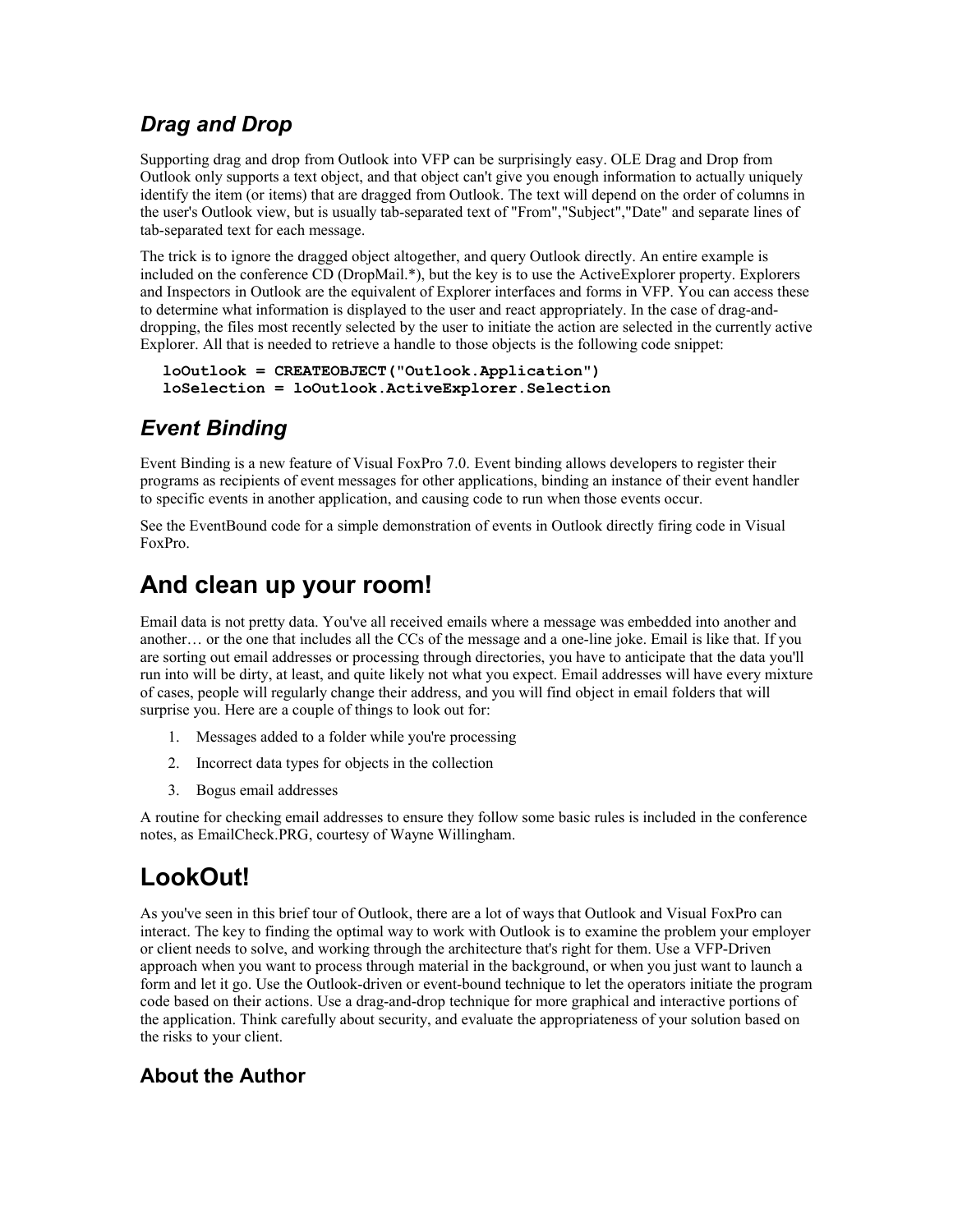

**Ted Roche** develops Web, client-server and LAN-based applications using Microsoft Visual FoxPro, Microsoft SourceSafe, SQL Server, and other best-ofbreed tools. He is a principal in Ted Roche & Associates, LLC, http://www.tedroche.com, based in New Hampshire, USA where he offers consulting, training and mentoring as well as software development services. Ted is author of Essential SourceSafe, co-author of the award-winning Hacker's Guide to Visual FoxPro 6.0, and a contributor to five other FoxPro books. In addition to numerous magazine articles, he is a popular speaker at conferences worldwide. Ted is a Microsoft Certified Solution Developer, Microsoft Certified System Engineer, and eight-time winner of the Microsoft Support Most Valuable Professional award.

#### **Books**

Byrne, Randy *Building Applications with Microsoft Outlook Version 2002*, Microsoft Press, 2001; ISBN: 0735612730

Rizzo, Thomas, *Programming Microsoft Outlook and Microsoft Exchange*, Microsoft Press, 2000; ISBN: 0735610193

Slovak, Ken, Chris Burnham, Dwayne Gifford, *Professional Outlook 2000 Programming : With VBA, Office and CDO,* Wrox Press, 1999, ISBN: 1861003315

#### **Other References and Resources**

Outlook Redemption can be found at http://www.dimastr.com/redemption/. Written by Outlook MVP Dmitry Streblechenko, it slips between your code and Outlook, emulating all of the "regular" COM calls directly through to the Outlook interface, but using Extended MAPI to handle those calls which would normally generate a security warning from Outlook's security patches. Great stuff, and stable.

Wayne Willingham wrote EmailCheck.PRG, supplied with the conference materials. Wayne is the Director of Information and Technology for Digital Alchemy, Inc., a leader in hospitality-specific Customer Relationship Management at http://www.data2gold.com/ and an activist in the Dallas / Fort Worth FoxPro User Group at http://www.dfwfox.org/

Information on customizing the security restrictions in Outlook (for Exchange server customers only) is available at http://www.microsoft.com/Office/ORK/2000/journ/outsecupdate.htm . More information, with links to another half-dozen articles, can be found at: http://support.microsoft.com/support/kb/articles/Q262/6/31.asp

The premier place on the web for great information on programming Outlook and Exchange is http://www.slipstick.com. Great information on Outlook and Exchange, with extensive links to everything else on the subject, can be found at Sue Mosher's site. Her free email newsletter, Exchange Messaging Outlook (EMO) has a special article on Outlook Redemption at http://www.slipstick.com/emo/2001/up010228.htm.

Woody Leonhard publishes a series of email newsletters on Windows, Office, Project and other topics. In this issue, he talks about the first of the Outlook security patches. While his opinions are sometimes extreme, there is a lot of good information in his columns. Check out this classic at: http://www.woodyswatch.com/office/archtemplate.asp?v5-n27

"A New Outlook," Andrew Ross MacNeill, *FoxPro Advisor*, June 2000

"Out-Foxing Outlook," Andrew Ross MacNeill, *FoxPro Advisor*, September 2000

"Exposing Outlook with Visual FoxPro," Andrew Ross MacNeill, *FoxPro Advisor*, October 2000

"Outlook Update," Andrew Ross MacNeill, *FoxPro Advisor*, June 2001

"Automate Outlook with Visual FoxPro," Art Bergquist, *FoxPro Advisor*, August 2001